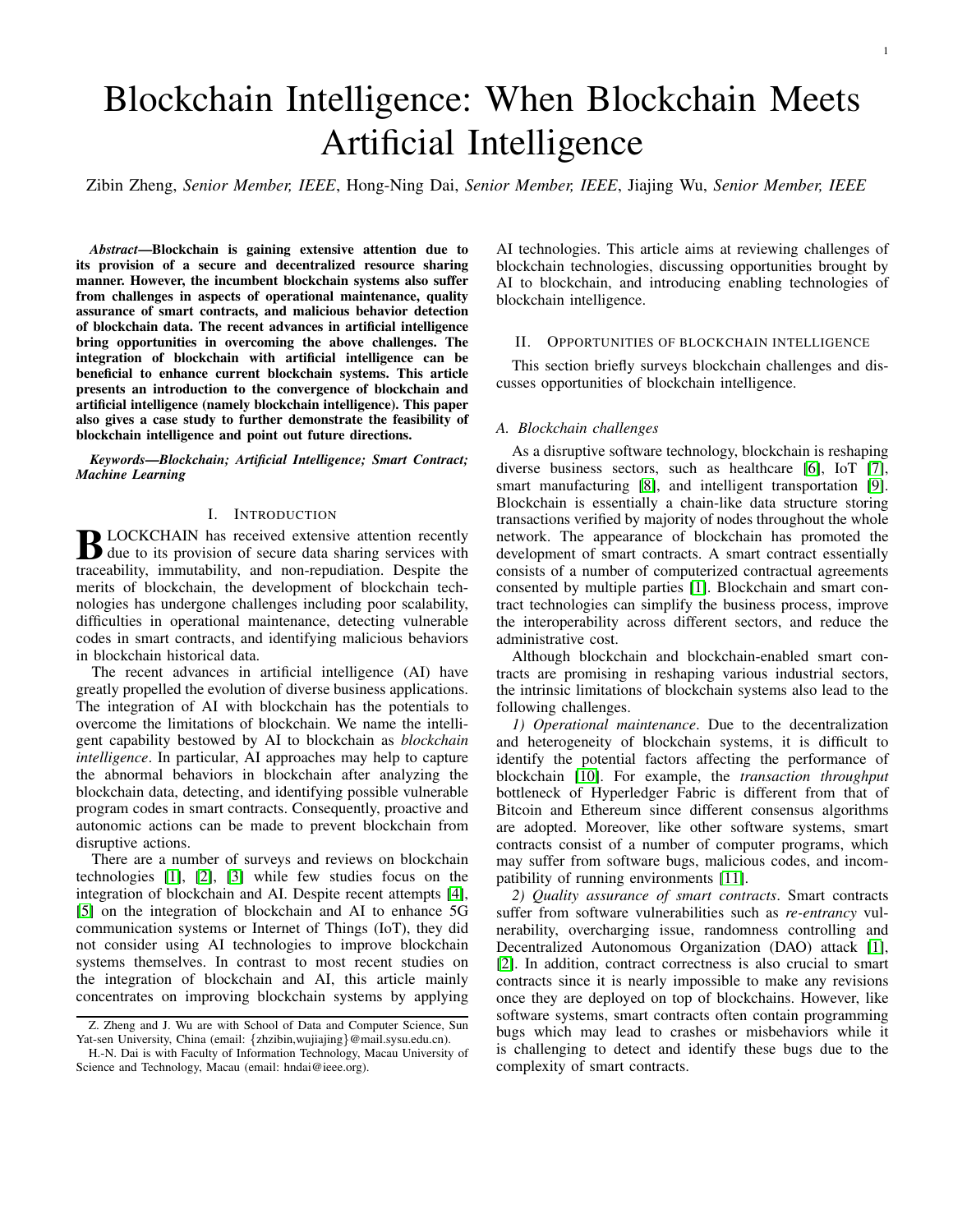

<span id="page-1-0"></span>Fig. 1. Opportunities brought by artificial intelligence to address challenges of blockchain

*3) Malicious behavior detection*. Besides legal businesses, blockchain may be exploited for malicious activities that are nevertheless difficult to be detected due to the *pseudonymity* of blockchains (*i.e.*, anonymous blockchain addresses). On the other hand, the encrypted blockchain data also leads to the difficulty of detecting and identifying malicious behaviors via simply data analytics [\[12\]](#page-3-2). Moreover, the massive volume and heterogeneity of blockchain data as well as the diversity of user behaviors make the problem even worse. As a result, conventional classification-based methods (*e.g.*, machine learning methods) cannot be directly applied.

#### *B. Opportunities of Blockchain Intelligence*

AI as a broad discipline covering machine learning and cognitive computing is an ability of intelligent agents conducting intellectual tasks. Meanwhile, big data plays a critical role in propelling AI as well as AI applications. The appearance of diverse blockchain systems has generated the enormous volumes of blockchain data. Data analytics on the massive blockchain data can extract huge business values and valuable information. The recent advances in AI have also greatly driven the development of big data analytics on blockchain data. Thus, the integration of AI and blockchain technologies can potentially overcome the aforementioned challenges of blockchain systems, thereby forming intelligent blockchain systems. We name such integration of blockchain with AI as *blockchain intelligence*. It is worth mentioning that there are several research efforts [\[10\]](#page-3-0), [\[13\]](#page-3-3) on integrating blockchain with AI while they mainly concentrated on exploiting blockchain for AI so as to overcome security and privacy vulnerabilities of AI. In contrast to these studies, this paper mainly concentrates on solving the intrinsic issues of blockchains by using AI technologies.

Fig. [1](#page-1-0) summarizes the opportunities of blockchain intelligence to be illustrated as follows.

*1) Intelligent operational maintenance of blockchain.* Blockchain generates a huge amount of data in a real-time manner. By analyzing blockchain data, we can detect the possible faults, forecast the failures, and identify the performance bottleneck so as to tune or adjust the performance of blockchain systems. There are four different levels of data analytics including: descriptive analytics, diagnostic analytics, predictive analytics, and prescriptive analytics. In particular, the descriptive analytics of blockchain log data can help to monitor the real-time performance of blockchain systems and identify the possible faults [\[14\]](#page-3-4). In addition to diagnostic analytics on blockchain data, predictive analytics is also necessary to anticipate the performance bottleneck of blockchain systems. Unlike diagnostic and predictive analytics, prescriptive analytics can simulate and optimize blockchain systems so as to improve the reliability of blockchain systems.

*2) Intelligent quality assurance of smart contracts.* Like computer software, smart contracts may contain bugs or faulty programming codes, which are vulnerable to crashes and malicious attacks. It is crucial to detect and identify bugs in smart contracts so as to achieve the ultimate goal of intelligent quality assurance of smart contracts. Meanwhile, smart contracts are essentially program codes that are sensitive to execution cost (*e.g.*, the execution of smart contracts is charged by gas in Ethereum). Thus, it is a necessity to identify the gascostly patterns and correct these vulnerable smart contracts. Machine learning methods can be used to detect and recognize vulnerable bugs in smart contracts automatically. Moreover, the growing number of smart contracts also brings opportunities to automate the composition of multiple contracts.

*3) Automated malicious behavior detection.* The decentralized blockchain systems result in the difficulty in auditing malicious behaviors such as money laundering, phishing, gambling, and scams that occurred in blockchain platforms. Blockchain systems have generated massive transaction data, which are essentially available to everyone, whereas the historical transaction data are pseudonymous through anonymizing account addresses. The massive blockchain data brings opportunities in auditing and detecting malicious behaviors. Big data analytics on massive blockchain data can help to identify malicious users, recognize behavior patterns, analyze market manipulation, and detect scams.

# III. ENABLING TECHNOLOGIES OF BLOCKCHAIN INTELLIGENCE

Big data analytics of blockchain data is beneficial to fraud recognition of transactions [\[12\]](#page-3-2) and vulnerability detection of smart contracts [\[11\]](#page-3-1). Fig. [2](#page-2-9) shows a general procedure of big data analytics of blockchain data. This procedure consists of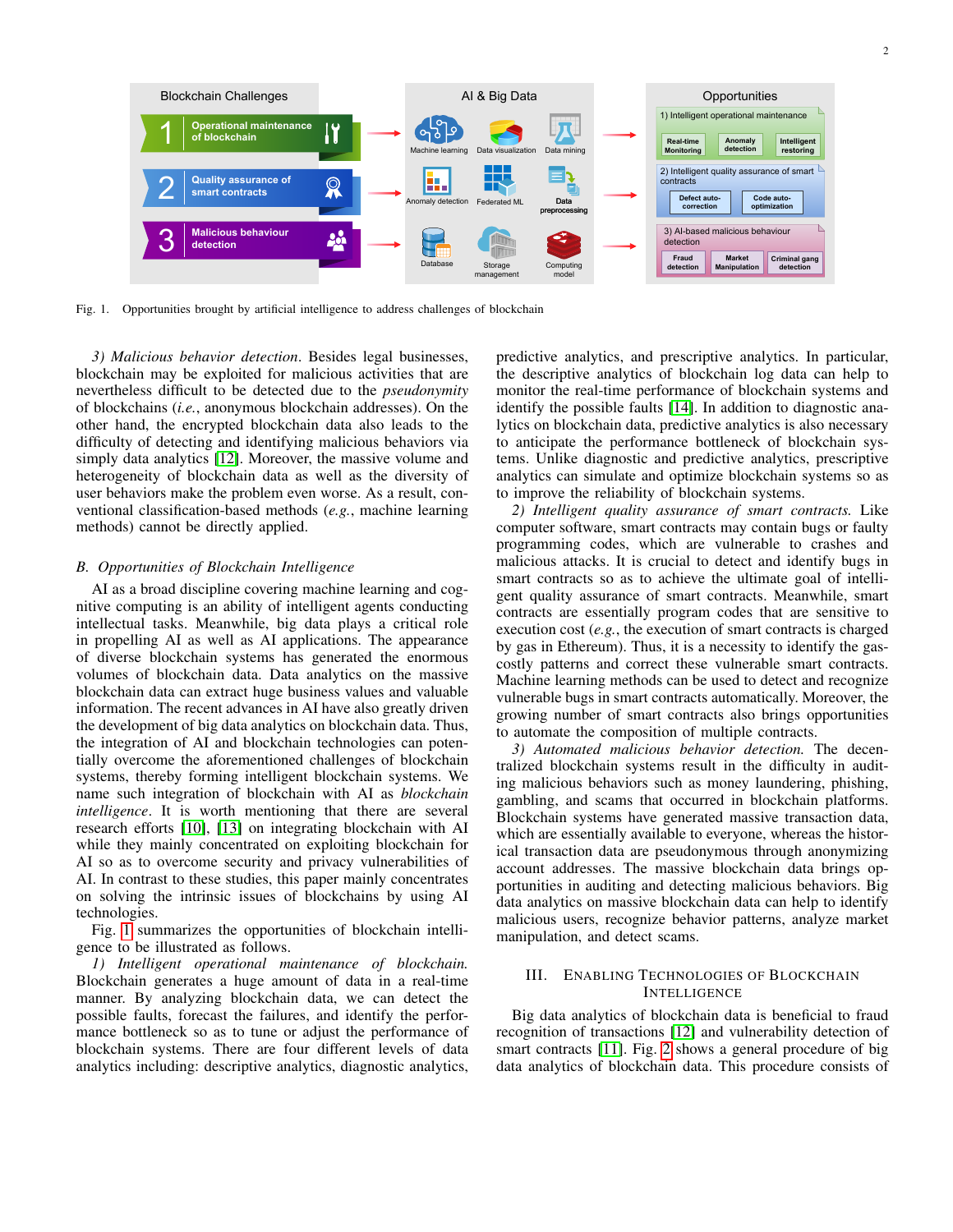



<span id="page-2-9"></span>Fig. 2. General procedure of big data analytics of blockchain data.

three consecutive processes: 1) data extraction on both onchain and off-chain data, 2) data exploration through statistical analysis and network (graph) analysis, and 3) data mining on blockchain data.

However, it is also challenging to conduct big data analytics of blockchain data. 1) It is extremely time-consuming to download the entire blockchain data due to the bulky blockchain size, *e.g.*, it took more than one week and over 500 GB storage space to fully synchronize (*i.e.*, download) the entire Ethereum at a newly-joined peer [\[15\]](#page-3-5). 2) It requires substantial efforts in extracting and processing blockchain data. First, blockchain data is stored at clients in heterogeneous and complex data structures, which cannot be directly analyzed. Meanwhile, the underlying blockchain data is either binary or encrypted. Thus, it is a necessity to extract and process binary and encrypted blockchain data so as to obtain valuable information while this process is non-trivial as conventional data analytic methods may not work for this type of data. 3) There is no general data extract tool for blockchain data. Although several opensource tools for blockchain data extraction are available, most of them can only support to extract partial blockchain data (not the entire data).

To address the above challenges, we propose a blockchain data analytics framework namely XBlock-ETH to analyze Ethereum data [\[15\]](#page-3-5). In particular, we extract raw data consisting of 8,100,000 blocks of Ethereum. Fig. [3\(](#page-2-10)a) illustrates the typical Ethereum transaction execution flow from Block  $N$ to EVM through blockchain peer. During this procedure, we collect the three types of blockchain raw data: Block, Receipt, and Trace. Since the analysis on the raw blockchain data is difficult, we process and categorize the obtained Ethereum Blockchain data into six datasets: *(1) Block and Transaction*, *(2) Internal Ether Transaction*, *(3) Contract Information*, *(4) Contract Calls*, *(5) ERC20 Token Transactions*, *(6) ERC721 Token Transactions* as shown in Fig. [3\(](#page-2-10)b). It is non-trivial to process the raw since it requires substantial efforts in extracting useful information from raw data and associating with six datasets. It is worth mentioning that the complete XBlock-ETH datasets as well as other data exploration tools have been released on the XBlock.pro website [\(http://xblock.pro/ethereum/\)](http://xblock.pro/ethereum/) and [\[15\]](#page-3-5) presents a technical description on those tools and datasets of XBlock-ETH.



<span id="page-2-10"></span>Fig. 3. Data processing during Ethereum transaction flow

#### IV. CONCLUSION

This article first reviews the blockchain technologies, analyze the challenges in blockchain systems, discusses opportunities brought by AI to blockchain systems. We name such integration of blockchain and AI as *blockchain intelligence*. We mainly discuss that AI bring benefits to blockchain in aspects of *intelligent operational maintenance of blockchain*, *intelligent quality assurance of smart contracts* and *automated malicious behavior detection*. We then discuss the enabling technologies of blockchain intelligence. We believe that the integration of AI with blockchain technology will further drive the benignant development of blockchain systems.

## **REFERENCES**

- <span id="page-2-0"></span>[1] X. Li, P. Jiang, T. Chen, X. Luo, and Q. Wen, "A survey on the security of blockchain systems," *Future Generation Computer Systems*, vol. 107, pp. 841 – 853, 2020.
- <span id="page-2-1"></span>[2] Z. Zheng, S. Xie, H.-N. Dai, W. Chen, X. Chen, J. Weng, and M. Imran, "An overview on smart contracts: Challenges, advances and platforms," *Future Generation Computer Systems*, vol. 105, pp. 475–491, April 2020.
- <span id="page-2-2"></span>[3] M. Wu, K. Wang, X. Cai, S. Guo, M. Guo, and C. Rong, "A Comprehensive Survey of Blockchain: From Theory to IoT Applications and Beyond," *IEEE Internet of Things Journal*, vol. 6, no. 5, pp. 8114– 8154, 2019.
- <span id="page-2-3"></span>[4] Y. Dai, D. Xu, S. Maharjan, Z. Chen, Q. He, and Y. Zhang, "Blockchain and Deep Reinforcement Learning Empowered Intelligent 5G Beyond," *IEEE Network*, vol. 33, no. 3, pp. 10–17, 2019.
- <span id="page-2-4"></span>[5] Y. Wu *et al.*, "Convergence of blockchain and edge computing for secure and scalable iiot critical infrastructures in industry 4.0," *IEEE Internet of Things Journal*, pp. 1–18, 2020.
- <span id="page-2-5"></span>[6] R. Wang, H. Liu, H. Wang, Q. Yang, and D. Wu, "Distributed security architecture based on blockchain for connected health: Architecture, challenges, and approaches," *IEEE Wireless Communications*, vol. 26, no. 6, pp. 30–36, 2019.
- <span id="page-2-6"></span>[7] C. Lin, D. He, X. Huang, and K.-K. R. Choo, "Secure and Privacypreserving Smart Contract-based Solution for Access Control in IoT," *IEEE Blockchain Technical Briefs*, July 2018.
- <span id="page-2-7"></span>[8] Y. Zhang, X. Xu, A. Liu, Q. Lu, L. Xu, and F. Tao, "Blockchainbased trust mechanism for iot-based smart manufacturing system," *IEEE Transactions on Computational Social Systems*, vol. 6, no. 6, pp. 1386– 1394, 2019.
- <span id="page-2-8"></span>[9] K. Xiao, W. Shi, Z. Gao, C. Yao, and X. Qiu, "DAER: A Resource Preallocation Algorithm of Edge Computing Server by Using Blockchain in Intelligent Driving," *IEEE Internet of Things Journal*, pp. 1–1, 2020.